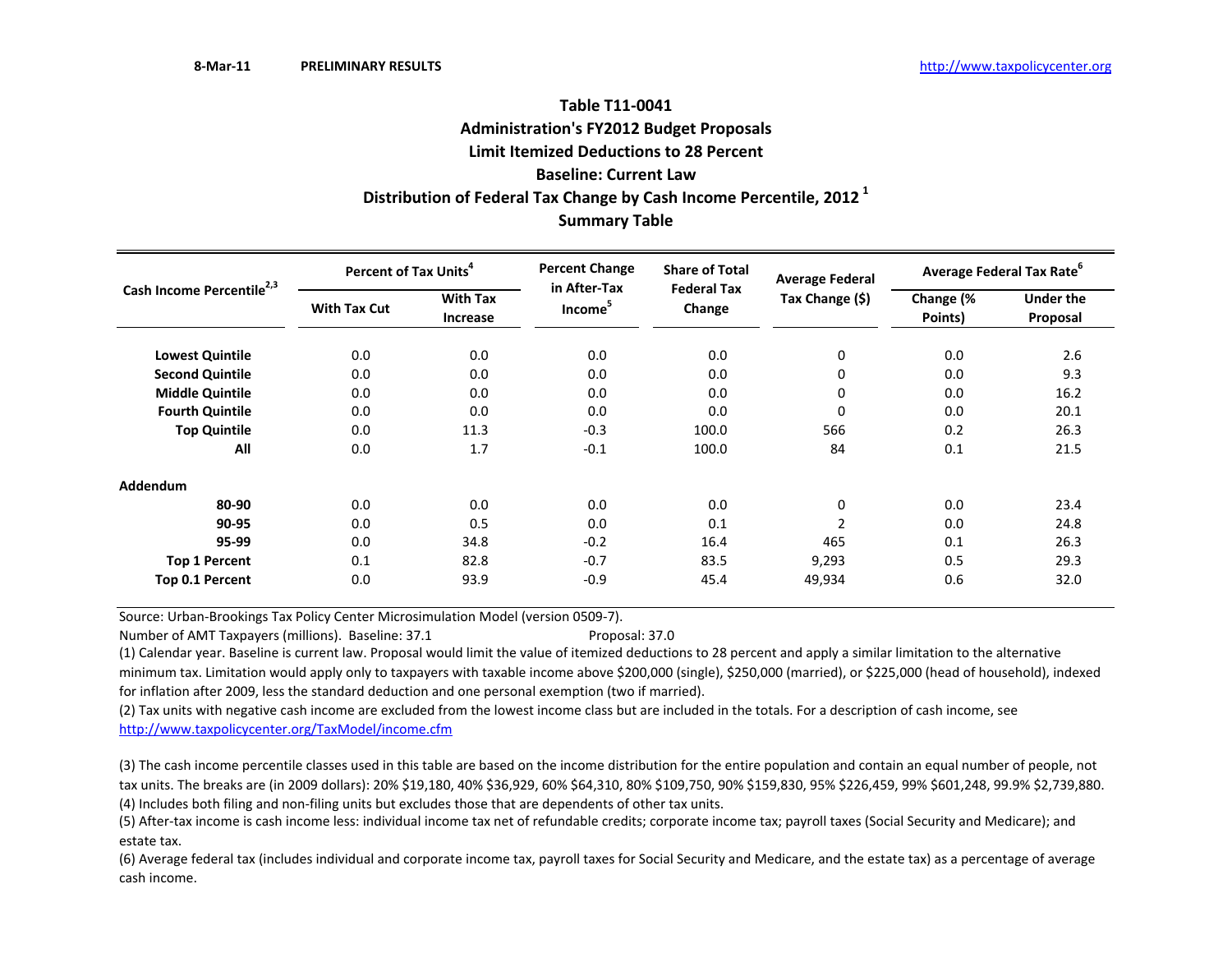## **Distribution of Federal Tax Change by Cash Income Percentile, <sup>2012</sup> <sup>1</sup> Detail TableTable T11‐0041Administration's FY2012 Budget Proposals Limit Itemized Deductions to 28 Percent Baseline: Current Law**

| Cash Income Percentile <sup>2,3</sup> | Percent of Tax Units <sup>4</sup> |                             | <b>Percent Change</b>               | <b>Share of Total</b>        | <b>Average Federal Tax Change</b> |         | <b>Share of Federal Taxes</b> |                              | Average Federal Tax Rate <sup>6</sup> |                       |
|---------------------------------------|-----------------------------------|-----------------------------|-------------------------------------|------------------------------|-----------------------------------|---------|-------------------------------|------------------------------|---------------------------------------|-----------------------|
|                                       | <b>With Tax Cut</b>               | <b>With Tax</b><br>Increase | in After-Tax<br>Income <sup>3</sup> | <b>Federal Tax</b><br>Change | <b>Dollars</b>                    | Percent | Change (%<br>Points)          | <b>Under the</b><br>Proposal | Change (%<br>Points)                  | Under the<br>Proposal |
| <b>Lowest Quintile</b>                | 0.0                               | 0.0                         | 0.0                                 | 0.0                          | $\mathbf 0$                       | 0.0     | 0.0                           | 0.5                          | 0.0                                   | 2.6                   |
| <b>Second Quintile</b>                | 0.0                               | 0.0                         | 0.0                                 | 0.0                          | $\mathbf 0$                       | 0.0     | 0.0                           | 3.6                          | 0.0                                   | 9.3                   |
| <b>Middle Quintile</b>                | 0.0                               | 0.0                         | 0.0                                 | 0.0                          | $\Omega$                          | 0.0     | $-0.1$                        | 10.3                         | 0.0                                   | 16.2                  |
| <b>Fourth Quintile</b>                | 0.0                               | 0.0                         | 0.0                                 | 0.0                          | $\mathbf 0$                       | 0.0     | $-0.1$                        | 18.3                         | 0.0                                   | 20.1                  |
| <b>Top Quintile</b>                   | 0.0                               | 11.3                        | $-0.3$                              | 100.0                        | 566                               | 0.8     | 0.2                           | 67.2                         | 0.2                                   | 26.3                  |
| All                                   | 0.0                               | 1.7                         | $-0.1$                              | 100.0                        | 84                                | 0.5     | 0.0                           | 100.0                        | 0.1                                   | 21.5                  |
| Addendum                              |                                   |                             |                                     |                              |                                   |         |                               |                              |                                       |                       |
| 80-90                                 | 0.0                               | 0.0                         | 0.0                                 | 0.0                          | $\Omega$                          | 0.0     | $-0.1$                        | 14.6                         | 0.0                                   | 23.4                  |
| 90-95                                 | 0.0                               | 0.5                         | 0.0                                 | 0.1                          |                                   | 0.0     | $-0.1$                        | 10.9                         | 0.0                                   | 24.8                  |
| 95-99                                 | 0.0                               | 34.8                        | $-0.2$                              | 16.4                         | 465                               | 0.5     | 0.0                           | 16.6                         | 0.1                                   | 26.3                  |
| <b>Top 1 Percent</b>                  | 0.1                               | 82.8                        | $-0.7$                              | 83.5                         | 9,293                             | 1.8     | 0.3                           | 25.0                         | 0.5                                   | 29.3                  |
| Top 0.1 Percent                       | 0.0                               | 93.9                        | $-0.9$                              | 45.4                         | 49,934                            | 1.9     | 0.2                           | 12.6                         | 0.6                                   | 32.0                  |

#### **Baseline Distribution of Income and Federal Taxes by Cash Income Percentile, <sup>2012</sup> <sup>1</sup>**

| Cash Income Percentile <sup>2,3</sup> |                              | Tax Units <sup>4</sup>  | Average Income | <b>Average Federal</b>         | <b>Average After-</b>                | <b>Average Federal</b> | <b>Share of Pre-</b><br>Tax Income | <b>Share of Post-</b><br><b>Tax Income</b> | <b>Share of Federal</b><br>Taxes |
|---------------------------------------|------------------------------|-------------------------|----------------|--------------------------------|--------------------------------------|------------------------|------------------------------------|--------------------------------------------|----------------------------------|
|                                       | <b>Number</b><br>(thousands) | <b>Percent of Total</b> | (Dollars)      | <b>Tax Burden</b><br>(Dollars) | Tax Income <sup>5</sup><br>(Dollars) | Tax Rate <sup>6</sup>  | <b>Percent of Total</b>            | <b>Percent of Total</b>                    | <b>Percent of Total</b>          |
| <b>Lowest Quintile</b>                | 39,758                       | 25.3                    | 11,009         | 288                            | 10,721                               | 2.6                    | 3.7                                | 4.6                                        | 0.5                              |
| <b>Second Quintile</b>                | 34,994                       | 22.2                    | 28,231         | 2,638                          | 25,593                               | 9.3                    | 8.4                                | 9.7                                        | 3.7                              |
| <b>Middle Quintile</b>                | 31,866                       | 20.3                    | 50,823         | 8,220                          | 42,603                               | 16.2                   | 13.7                               | 14.7                                       | 10.4                             |
| <b>Fourth Quintile</b>                | 26.607                       | 16.9                    | 86,565         | 17,436                         | 69,129                               | 20.1                   | 19.5                               | 19.9                                       | 18.4                             |
| <b>Top Quintile</b>                   | 23,400                       | 14.9                    | 276,554        | 72,256                         | 204,298                              | 26.1                   | 54.9                               | 51.6                                       | 67.0                             |
| All                                   | 157,348                      | 100.0                   | 74,905         | 16,040                         | 58,865                               | 21.4                   | 100.0                              | 100.0                                      | 100.0                            |
| Addendum                              |                              |                         |                |                                |                                      |                        |                                    |                                            |                                  |
| 80-90                                 | 11,748                       | 7.5                     | 134,967        | 31,548                         | 103,418                              | 23.4                   | 13.5                               | 13.1                                       | 14.7                             |
| 90-95                                 | 5,794                        | 3.7                     | 193,464        | 47,881                         | 145,584                              | 24.8                   | 9.5                                | 9.1                                        | 11.0                             |
| 95-99                                 | 4,667                        | 3.0                     | 343,481        | 89,906                         | 253,575                              | 26.2                   | 13.6                               | 12.8                                       | 16.6                             |
| <b>Top 1 Percent</b>                  | 1,190                        | 0.8                     | 1,815,859      | 523,431                        | 1,292,429                            | 28.8                   | 18.3                               | 16.6                                       | 24.7                             |
| Top 0.1 Percent                       | 120                          | 0.1                     | 8,314,540      | 2,610,385                      | 5,704,155                            | 31.4                   | 8.5                                | 7.4                                        | 12.5                             |

Source: Urban‐Brookings Tax Policy Center Microsimulation Model (version 0509‐7).

Number of AMT Taxpayers (millions). Baseline: 37.1 Proposal: 37.0

(2) Tax units with negative cash income are excluded from the lowest income class but are included in the totals. For <sup>a</sup> description of cash income, see (1) Calendar year. Baseline is current law. Proposal would limit the value of itemized deductions to 28 percent and apply <sup>a</sup> similar limitation to the alternative minimum tax. Limitation would apply only to taxpayers with taxable income above \$200,000 (single), \$250,000 (married), or \$225,000 (head of household), indexed for inflation after 2009, less the standard deduction and one personal exemption (two if married).

http://www.taxpolicycenter.org/TaxModel/income.cfm

(3) The cash income percentile classes used in this table are based on the income distribution for the entire population and contain an equal number of people, not tax units. The breaks are (in 2009 dollars): 20% \$19,180, \$36,929, 60% \$64,310, 80% \$109,750, 90% \$159,830, 95% \$226,459, 99% \$601,248, 99.9% \$2,739,880.

(4) Includes both filing and non‐filing units but excludes those that are dependents of other tax units.

(5) After‐tax income is cash income less: individual income tax net of refundable credits; corporate income tax; payroll taxes (Social Security and Medicare); and estate tax.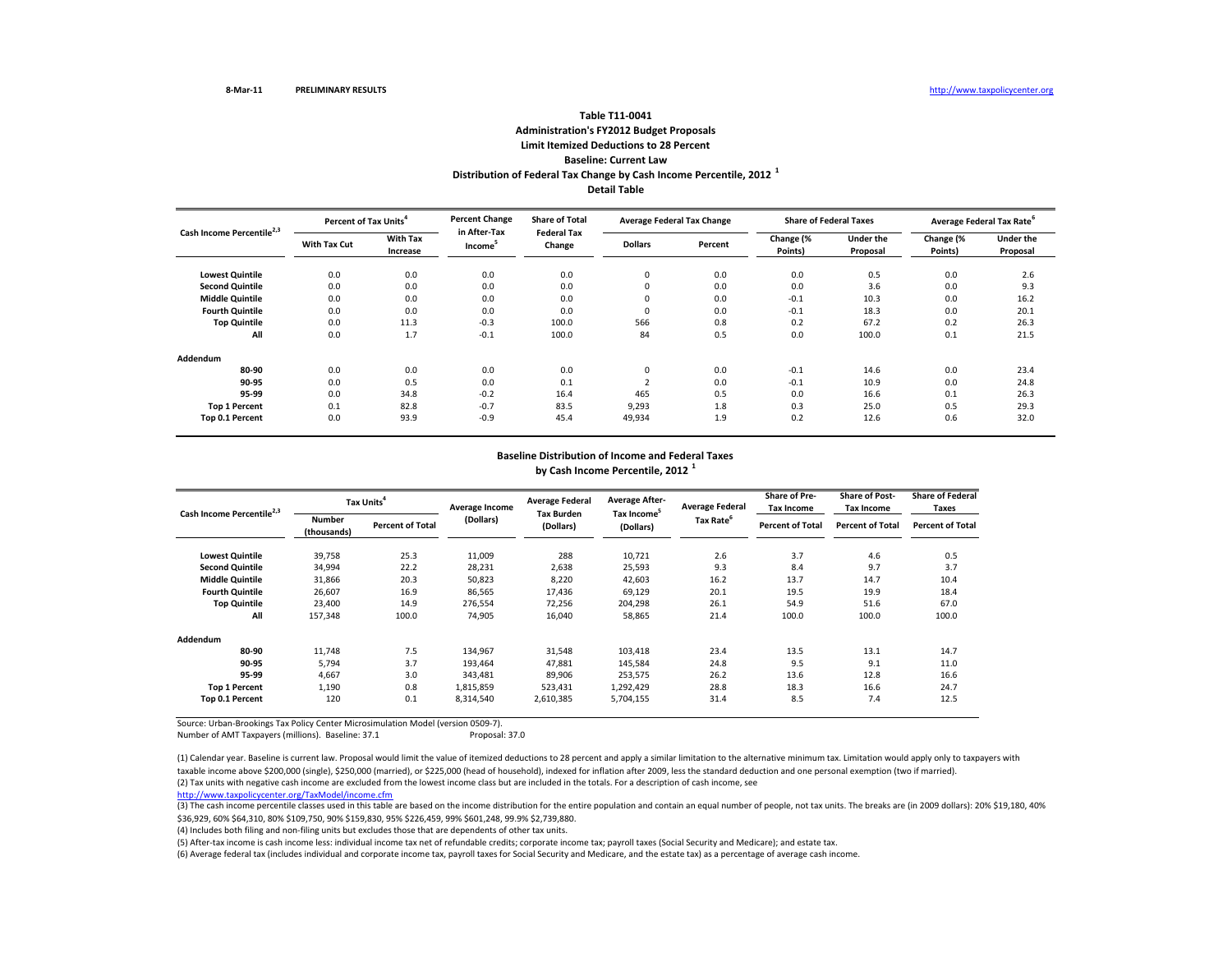# **Distribution of Federal Tax Change by Cash Income Percentile Adjusted for Family Size, <sup>2012</sup> <sup>1</sup> Table T11‐0041 Administration's FY2012 Budget Proposals Limit Itemized Deductions to 28 Percent Baseline: Current Law**

**Detail Table**

| Cash Income Percentile <sup>2,3</sup> | Percent of Tax Units <sup>4</sup> |                             | <b>Percent Change</b>               | <b>Share of Total</b>        | <b>Average Federal Tax Change</b> |         | <b>Share of Federal Taxes</b> |                       | Average Federal Tax Rate <sup>o</sup> |                              |
|---------------------------------------|-----------------------------------|-----------------------------|-------------------------------------|------------------------------|-----------------------------------|---------|-------------------------------|-----------------------|---------------------------------------|------------------------------|
|                                       | <b>With Tax Cut</b>               | <b>With Tax</b><br>Increase | in After-Tax<br>Income <sup>3</sup> | <b>Federal Tax</b><br>Change | <b>Dollars</b>                    | Percent | Change (%<br>Points)          | Under the<br>Proposal | Change (%<br>Points)                  | <b>Under the</b><br>Proposal |
| <b>Lowest Quintile</b>                | 0.0                               | 0.0                         | 0.0                                 | 0.0                          | 0                                 | 0.0     | 0.0                           | $-0.3$                | 0.0                                   | $-2.1$                       |
| <b>Second Quintile</b>                | 0.0                               | 0.0                         | 0.0                                 | 0.0                          | 0                                 | 0.0     | 0.0                           | 2.5                   | 0.0                                   | 7.6                          |
| <b>Middle Quintile</b>                | 0.0                               | 0.0                         | 0.0                                 | 0.0                          | 0                                 | 0.0     | 0.0                           | 8.5                   | 0.0                                   | 15.3                         |
| <b>Fourth Quintile</b>                | 0.0                               | 0.0                         | 0.0                                 | 0.0                          | $\mathbf 0$                       | 0.0     | $-0.1$                        | 17.7                  | 0.0                                   | 19.8                         |
| <b>Top Quintile</b>                   | 0.0                               | 8.8                         | $-0.3$                              | 100.0                        | 442                               | 0.7     | 0.2                           | 71.5                  | 0.2                                   | 26.0                         |
| All                                   | 0.0                               | 1.7                         | $-0.1$                              | 100.0                        | 84                                | 0.5     | 0.0                           | 100.0                 | 0.1                                   | 21.5                         |
| Addendum                              |                                   |                             |                                     |                              |                                   |         |                               |                       |                                       |                              |
| 80-90                                 | 0.0                               | 0.0                         | 0.0                                 | 0.0                          | 0                                 | 0.0     | $-0.1$                        | 15.8                  | 0.0                                   | 23.1                         |
| 90-95                                 | 0.0                               | 0.1                         | 0.0                                 | 0.0                          |                                   | 0.0     | $-0.1$                        | 12.0                  | 0.0                                   | 24.5                         |
| 95-99                                 | 0.0                               | 25.4                        | $-0.2$                              | 15.8                         | 352                               | 0.5     | 0.0                           | 17.8                  | 0.1                                   | 26.0                         |
| <b>Top 1 Percent</b>                  | 0.1                               | 78.3                        | $-0.7$                              | 84.2                         | 7.744                             | 1.7     | 0.3                           | 26.0                  | 0.5                                   | 29.1                         |
| Top 0.1 Percent                       | 0.0                               | 91.7                        | $-0.9$                              | 46.6                         | 43,360                            | 1.9     | 0.2                           | 13.1                  | 0.6                                   | 31.8                         |

#### **Baseline Distribution of Income and Federal Taxes**

**by Cash Income Percentile Adjusted for Family Size, <sup>2012</sup> <sup>1</sup>**

| Cash Income Percentile <sup>2,3</sup> |                              | Tax Units <sup>4</sup>  | Average Income | <b>Average Federal</b><br><b>Tax Burden</b> | <b>Average After-</b>                | <b>Average Federal</b> | Share of Pre-<br><b>Tax Income</b> | <b>Share of Post-</b><br><b>Tax Income</b> | <b>Share of Federal</b><br>Taxes |
|---------------------------------------|------------------------------|-------------------------|----------------|---------------------------------------------|--------------------------------------|------------------------|------------------------------------|--------------------------------------------|----------------------------------|
|                                       | <b>Number</b><br>(thousands) | <b>Percent of Total</b> | (Dollars)      | (Dollars)                                   | Tax Income <sup>5</sup><br>(Dollars) | Tax Rate <sup>6</sup>  | <b>Percent of Total</b>            | <b>Percent of Total</b>                    | <b>Percent of Total</b>          |
| <b>Lowest Quintile</b>                | 32,956                       | 21.0                    | 10,304         | $-213$                                      | 10,517                               | $-2.1$                 | 2.9                                | 3.7                                        | $-0.3$                           |
| <b>Second Quintile</b>                | 32,298                       | 20.5                    | 25,653         | 1,948                                       | 23,705                               | 7.6                    | 7.0                                | 8.3                                        | 2.5                              |
| <b>Middle Quintile</b>                | 31,371                       | 19.9                    | 45,018         | 6,890                                       | 38,129                               | 15.3                   | 12.0                               | 12.9                                       | 8.6                              |
| <b>Fourth Quintile</b>                | 30,010                       | 19.1                    | 75,458         | 14,920                                      | 60,539                               | 19.8                   | 19.2                               | 19.6                                       | 17.7                             |
| <b>Top Quintile</b>                   | 29,990                       | 19.1                    | 232,573        | 60,042                                      | 172,531                              | 25.8                   | 59.2                               | 55.9                                       | 71.3                             |
| All                                   | 157,348                      | 100.0                   | 74,905         | 16,040                                      | 58,865                               | 21.4                   | 100.0                              | 100.0                                      | 100.0                            |
| Addendum                              |                              |                         |                |                                             |                                      |                        |                                    |                                            |                                  |
| 80-90                                 | 15,135                       | 9.6                     | 114,512        | 26,424                                      | 88,089                               | 23.1                   | 14.7                               | 14.4                                       | 15.9                             |
| 90-95                                 | 7,483                        | 4.8                     | 165,572        | 40,594                                      | 124,979                              | 24.5                   | 10.5                               | 10.1                                       | 12.0                             |
| 95-99                                 | 5,931                        | 3.8                     | 292,632        | 75,702                                      | 216,931                              | 25.9                   | 14.7                               | 13.9                                       | 17.8                             |
| <b>Top 1 Percent</b>                  | 1,440                        | 0.9                     | 1,573,914      | 449,849                                     | 1,124,065                            | 28.6                   | 19.2                               | 17.5                                       | 25.7                             |
| Top 0.1 Percent                       | 142                          | 0.1                     | 7,329,769      | 2,286,720                                   | 5,043,049                            | 31.2                   | 8.9                                | 7.8                                        | 12.9                             |

Source: Urban‐Brookings Tax Policy Center Microsimulation Model (version 0509‐7).

Number of AMT Taxpayers (millions). Baseline: 37.1 Proposal: 37.0

(1) Calendar year. Baseline is current law. Proposal would limit the value of itemized deductions to 28 percent and apply a similar limitation to the alternative minimum tax. Limitation would apply only to taxpayers with t income above \$200,000 (single), \$250,000 (married), or \$225,000 (head of household), indexed for inflation after 2009, less the standard deduction and one personal exemption (two if married).

(2) Tax units with negative cash income are excluded from the lowest income class but are included in the totals. For <sup>a</sup> description of cash income, see

http://www.taxpolicycenter.org/TaxModel/income.cfm

(3) The cash income percentile classes used in this table are based on the income distribution for the entire population and contain an equal number of people, not tax units. The incomes used are adjusted for family size by dividing by the square root of the number of people in the tax unit. The resulting percentile breaks are (in 2009 dollars): 20% \$13,093, 40% \$24,435, 60% \$41,146, 80% \$66,878, 90% \$96,912, 95% \$138,613, 99% \$363,816, 99.9% \$1,673,317.

(4) Includes both filing and non‐filing units but excludes those that are dependents of other tax units.

(5) After‐tax income is cash income less: individual income tax net of refundable credits; corporate income tax; payroll taxes (Social Security and Medicare); and estate tax.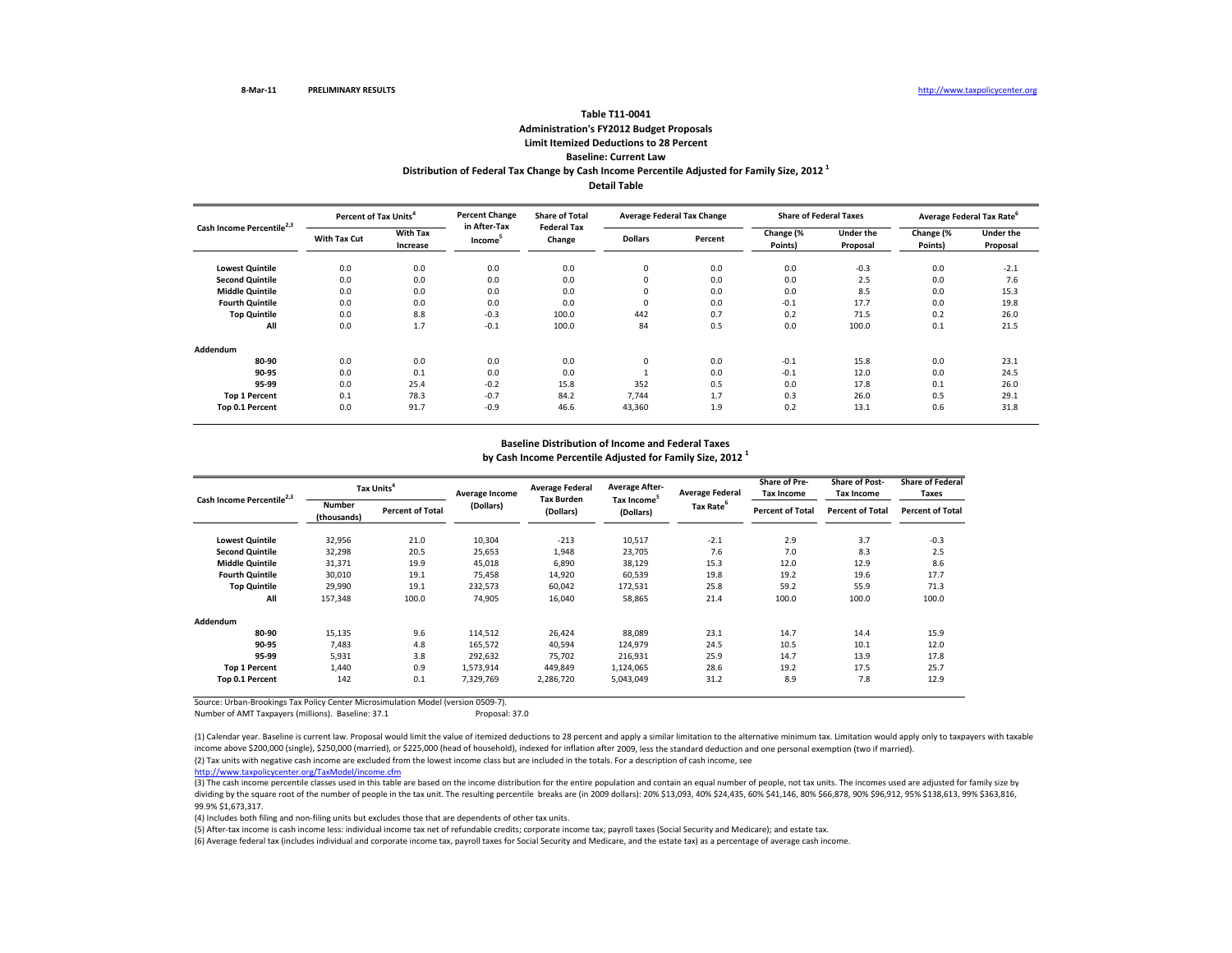## **Distribution of Federal Tax Change by Cash Income Percentile Adjusted for Family Size, <sup>2012</sup> <sup>1</sup> Detail Table ‐ Single Tax Units Table T11‐0041Administration's FY2012 Budget Proposals Limit Itemized Deductions to 28 Percent Baseline: Current Law**

| Cash Income Percentile <sup>2,3</sup> |                     | <b>Percent Change</b><br>Percent of Tax Units <sup>4</sup> |                                     | <b>Share of Total</b><br><b>Federal Tax</b> | <b>Average Federal Tax Change</b> |         | <b>Share of Federal Taxes</b> |                              | Average Federal Tax Rate <sup>6</sup> |                       |
|---------------------------------------|---------------------|------------------------------------------------------------|-------------------------------------|---------------------------------------------|-----------------------------------|---------|-------------------------------|------------------------------|---------------------------------------|-----------------------|
|                                       | <b>With Tax Cut</b> | <b>With Tax</b><br>Increase                                | in After-Tax<br>Income <sup>5</sup> | Change                                      | <b>Dollars</b>                    | Percent | Change (%<br>Points)          | <b>Under the</b><br>Proposal | Change (%<br>Points)                  | Under the<br>Proposal |
| <b>Lowest Quintile</b>                | 0.0                 | 0.0                                                        | 0.0                                 | 0.0                                         | $\mathbf 0$                       | 0.0     | 0.0                           | 1.3                          | 0.0                                   | 5.7                   |
| <b>Second Quintile</b>                | 0.0                 | 0.0                                                        | 0.0                                 | 0.0                                         | 0                                 | 0.0     | 0.0                           | 5.0                          | 0.0                                   | 10.1                  |
| <b>Middle Quintile</b>                | 0.0                 | 0.0                                                        | 0.0                                 | 0.0                                         | 0                                 | 0.0     | 0.0                           | 12.7                         | 0.0                                   | 16.4                  |
| <b>Fourth Quintile</b>                | 0.0                 | 0.0                                                        | 0.0                                 | 0.0                                         | $\Omega$                          | 0.0     | $-0.1$                        | 20.9                         | 0.0                                   | 20.4                  |
| <b>Top Quintile</b>                   | 0.0                 | 4.4                                                        | $-0.2$                              | 100.0                                       | 178                               | 0.5     | 0.1                           | 60.1                         | 0.1                                   | 25.6                  |
| All                                   | 0.0                 | 0.6                                                        | $-0.1$                              | 100.0                                       | 25                                | 0.3     | 0.0                           | 100.0                        | 0.1                                   | 20.7                  |
| Addendum                              |                     |                                                            |                                     |                                             |                                   |         |                               |                              |                                       |                       |
| 80-90                                 | 0.0                 | 0.0                                                        | 0.0                                 | 0.0                                         | $\mathbf 0$                       | 0.0     | 0.0                           | 16.1                         | 0.0                                   | 23.4                  |
| 90-95                                 | 0.0                 | 0.0                                                        | 0.0                                 | 0.0                                         | 0                                 | 0.0     | 0.0                           | 10.7                         | 0.0                                   | 24.3                  |
| 95-99                                 | 0.0                 | 9.2                                                        | 0.0                                 | 5.9                                         | 56                                | 0.1     | 0.0                           | 14.6                         | 0.0                                   | 24.6                  |
| <b>Top 1 Percent</b>                  | 0.1                 | 71.1                                                       | $-0.6$                              | 94.1                                        | 4,398                             | 1.4     | 0.2                           | 18.7                         | 0.4                                   | 29.9                  |
| Top 0.1 Percent                       | 0.1                 | 90.4                                                       | $-0.8$                              | 54.7                                        | 29,305                            | 1.7     | 0.1                           | 9.1                          | 0.6                                   | 33.7                  |

## **Baseline Distribution of Income and Federal Taxes by Cash Income Percentile Adjusted for Family Size, <sup>2012</sup> <sup>1</sup>**

| Cash Income Percentile <sup>2,3</sup> |                              | Tax Units <sup>4</sup>  | Average Income | <b>Average Federal</b>         | <b>Average After-</b>                | <b>Average Federal</b> | <b>Share of Pre-</b><br>Tax Income | <b>Share of Post-</b><br><b>Tax Income</b> | <b>Share of Federal</b><br><b>Taxes</b> |
|---------------------------------------|------------------------------|-------------------------|----------------|--------------------------------|--------------------------------------|------------------------|------------------------------------|--------------------------------------------|-----------------------------------------|
|                                       | <b>Number</b><br>(thousands) | <b>Percent of Total</b> | (Dollars)      | <b>Tax Burden</b><br>(Dollars) | Tax Income <sup>5</sup><br>(Dollars) | Tax Rate <sup>6</sup>  | <b>Percent of Total</b>            | <b>Percent of Total</b>                    | <b>Percent of Total</b>                 |
| <b>Lowest Quintile</b>                | 17,734                       | 25.7                    | 7,750          | 441                            | 7,309                                | 5.7                    | 4.6                                | 5.5                                        | 1.3                                     |
| <b>Second Quintile</b>                | 15,487                       | 22.5                    | 19,496         | 1,960                          | 17,536                               | 10.1                   | 10.2                               | 11.5                                       | 5.0                                     |
| <b>Middle Quintile</b>                | 14,189                       | 20.6                    | 33,408         | 5,484                          | 27,925                               | 16.4                   | 16.0                               | 16.8                                       | 12.7                                    |
| <b>Fourth Quintile</b>                | 11,566                       | 16.8                    | 54,268         | 11,074                         | 43,194                               | 20.4                   | 21.1                               | 21.2                                       | 20.9                                    |
| <b>Top Quintile</b>                   | 9,598                        | 13.9                    | 149,929        | 38,230                         | 111,698                              | 25.5                   | 48.4                               | 45.5                                       | 60.0                                    |
| All                                   | 68,932                       | 100.0                   | 43,096         | 8,875                          | 34,221                               | 20.6                   | 100.0                              | 100.0                                      | 100.0                                   |
| Addendum                              |                              |                         |                |                                |                                      |                        |                                    |                                            |                                         |
| 80-90                                 | 5,136                        | 7.5                     | 82,035         | 19,210                         | 62,825                               | 23.4                   | 14.2                               | 13.7                                       | 16.1                                    |
| 90-95                                 | 2,305                        | 3.3                     | 117,537        | 28,499                         | 89,039                               | 24.3                   | 9.1                                | 8.7                                        | 10.7                                    |
| 95-99                                 | 1,791                        | 2.6                     | 202,821        | 49,899                         | 152,922                              | 24.6                   | 12.2                               | 11.6                                       | 14.6                                    |
| <b>Top 1 Percent</b>                  | 365                          | 0.5                     | 1,050,571      | 310,149                        | 740,422                              | 29.5                   | 12.9                               | 11.5                                       | 18.5                                    |
| Top 0.1 Percent                       | 32                           | 0.1                     | 5,213,675      | 1,729,630                      | 3,484,045                            | 33.2                   | 5.6                                | 4.7                                        | 9.0                                     |

Source: Urban‐Brookings Tax Policy Center Microsimulation Model (version 0509‐7).

(2) Tax units with negative cash income are excluded from the lowest income class but are included in the totals. For <sup>a</sup> description of cash income, see (1) Calendar year. Baseline is current law. Proposal would limit the value of itemized deductions to 28 percent and apply <sup>a</sup> similar limitation to the alternative minimum tax. Limitation would apply only to taxpayers with taxable income above \$200,000 (single), \$250,000 (married), or \$225,000 (head of household), indexed for inflation after 2009, less the standard deduction and one personal exemption (two if married).

http://www.taxpolicycenter.org/TaxModel/income.cfm

(3) The cash income percentile classes used in this table are based on the income distribution for the entire population and contain an equal number of people, not tax units. The incomes used are adjusted for family size b dividing by the square root of the number of people in the tax unit. The resulting percentile breaks are (in 2009 dollars): 20% \$13,093, 40% \$24,435, 60% \$41,146, 80% \$66,878, 90% \$96,912, 95% \$138,613, 99% \$363,816, 99.9% \$1,673,317.

(4) Includes both filing and non‐filing units but excludes those that are dependents of other tax units.

(5) After‐tax income is cash income less: individual income tax net of refundable credits; corporate income tax; payroll taxes (Social Security and Medicare); and estate tax.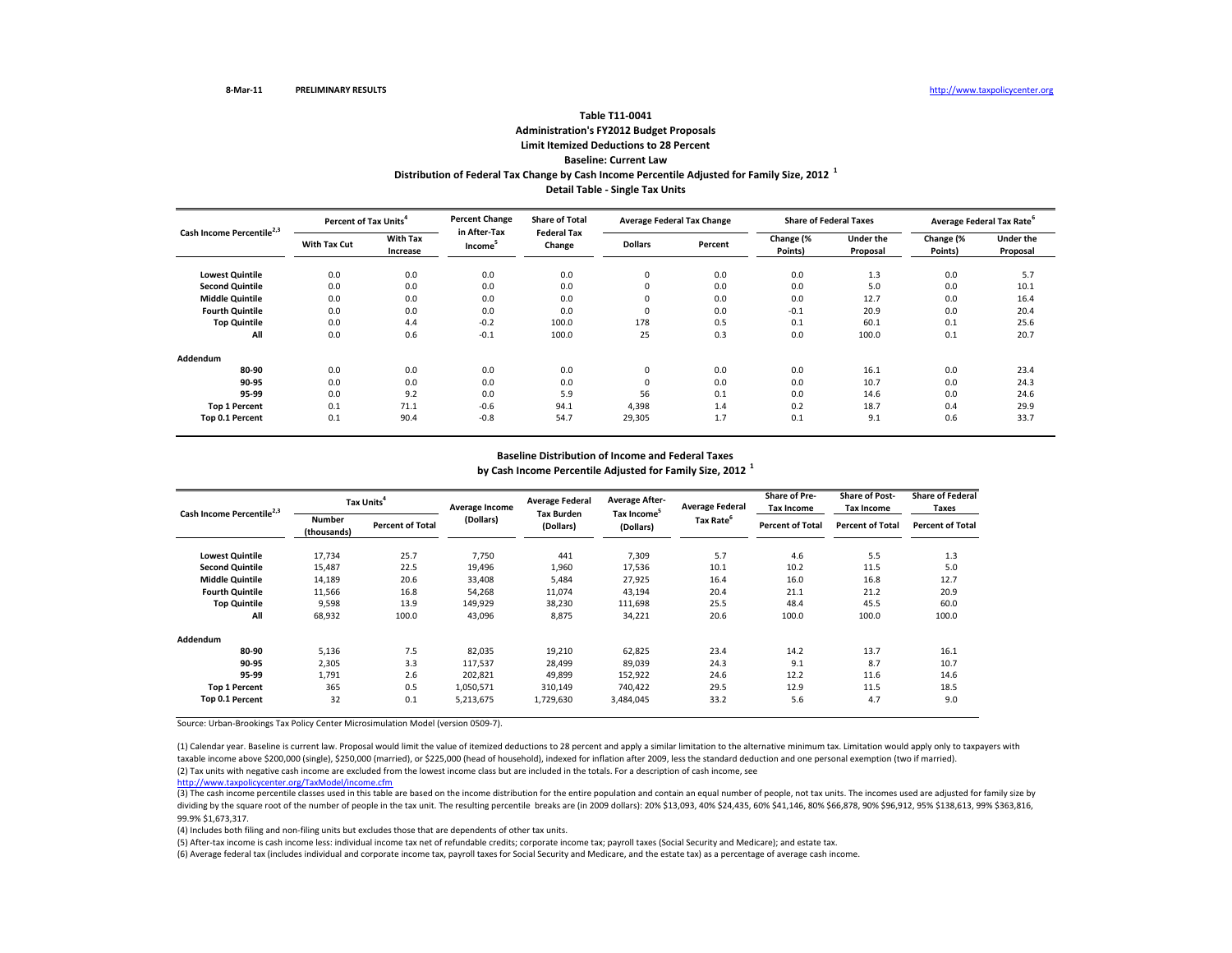## **Distribution of Federal Tax Change by Cash Income Percentile Adjusted for Family Size, <sup>2012</sup> <sup>1</sup> Detail Table ‐ Married Tax Units Filing Jointly Table T11‐0041Administration's FY2012 Budget Proposals Limit Itemized Deductions to 28 Percent Baseline: Current Law**

| Cash Income Percentile <sup>2,3</sup> | Percent of Tax Units <sup>4</sup> |                             | <b>Percent Change</b>               | <b>Share of Total</b>        | <b>Average Federal Tax Change</b> |         |                      | <b>Share of Federal Taxes</b> | Average Federal Tax Rate <sup>6</sup> |                              |
|---------------------------------------|-----------------------------------|-----------------------------|-------------------------------------|------------------------------|-----------------------------------|---------|----------------------|-------------------------------|---------------------------------------|------------------------------|
|                                       | <b>With Tax Cut</b>               | <b>With Tax</b><br>Increase | in After-Tax<br>Income <sup>3</sup> | <b>Federal Tax</b><br>Change | <b>Dollars</b>                    | Percent | Change (%<br>Points) | <b>Under the</b><br>Proposal  | Change (%<br>Points)                  | <b>Under the</b><br>Proposal |
| <b>Lowest Quintile</b>                | 0.0                               | 0.0                         | 0.0                                 | 0.0                          | $\mathbf 0$                       | 0.0     | 0.0                  | $-0.1$                        | 0.0                                   | $-2.1$                       |
| <b>Second Quintile</b>                | 0.0                               | 0.0                         | 0.0                                 | 0.0                          | $\mathbf 0$                       | 0.0     | 0.0                  | 1.2                           | 0.0                                   | 6.9                          |
| <b>Middle Quintile</b>                | 0.0                               | 0.0                         | 0.0                                 | 0.0                          | $\Omega$                          | 0.0     | 0.0                  | 5.4                           | 0.0                                   | 14.1                         |
| <b>Fourth Quintile</b>                | 0.0                               | 0.0                         | 0.0                                 | 0.0                          | $\mathbf 0$                       | 0.0     | $-0.1$               | 15.5                          | 0.0                                   | 19.3                         |
| <b>Top Quintile</b>                   | 0.0                               | 11.2                        | $-0.3$                              | 100.0                        | 580                               | 0.8     | 0.1                  | 78.0                          | 0.2                                   | 26.1                         |
| All                                   | 0.0                               | 3.4                         | $-0.2$                              | 100.0                        | 176                               | 0.6     | 0.0                  | 100.0                         | 0.1                                   | 22.8                         |
| Addendum                              |                                   |                             |                                     |                              |                                   |         |                      |                               |                                       |                              |
| 80-90                                 | 0.0                               | 0.0                         | 0.0                                 | 0.0                          | $\mathbf 0$                       | 0.0     | $-0.1$               | 15.8                          | 0.0                                   | 22.9                         |
| 90-95                                 | 0.0                               | 0.1                         | 0.0                                 | 0.0                          |                                   | 0.0     | $-0.1$               | 13.0                          | 0.0                                   | 24.6                         |
| 95-99                                 | 0.0                               | 32.5                        | $-0.2$                              | 17.7                         | 493                               | 0.6     | 0.0                  | 19.9                          | 0.2                                   | 26.4                         |
| <b>Top 1 Percent</b>                  | 0.1                               | 80.6                        | $-0.7$                              | 82.3                         | 8,767                             | 1.8     | 0.3                  | 29.3                          | 0.5                                   | 28.8                         |
| Top 0.1 Percent                       | 0.0                               | 92.0                        | $-0.9$                              | 44.1                         | 46,556                            | 1.9     | 0.2                  | 14.5                          | 0.6                                   | 31.4                         |

## **Baseline Distribution of Income and Federal Taxes by Cash Income Percentile Adjusted for Family Size, <sup>2012</sup> <sup>1</sup>**

| Cash Income Percentile <sup>2,3</sup> |                              | Tax Units <sup>4</sup>  | Average Income | <b>Average Federal</b>         | <b>Average After-</b>                | <b>Average Federal</b> | <b>Share of Pre-</b><br><b>Tax Income</b> | <b>Share of Post-</b><br><b>Tax Income</b> | <b>Share of Federal</b><br>Taxes |
|---------------------------------------|------------------------------|-------------------------|----------------|--------------------------------|--------------------------------------|------------------------|-------------------------------------------|--------------------------------------------|----------------------------------|
|                                       | <b>Number</b><br>(thousands) | <b>Percent of Total</b> | (Dollars)      | <b>Tax Burden</b><br>(Dollars) | Tax Income <sup>5</sup><br>(Dollars) | Tax Rate <sup>6</sup>  | <b>Percent of Total</b>                   | <b>Percent of Total</b>                    | <b>Percent of Total</b>          |
| <b>Lowest Quintile</b>                | 7,026                        | 11.5                    | 13,543         | $-284$                         | 13,826                               | $-2.1$                 | 1.3                                       | 1.7                                        | $-0.1$                           |
| <b>Second Quintile</b>                | 8,845                        | 14.4                    | 32,807         | 2,262                          | 30,546                               | 6.9                    | 3.8                                       | 4.6                                        | 1.2                              |
| <b>Middle Quintile</b>                | 11,468                       | 18.7                    | 58,062         | 8,207                          | 49,855                               | 14.1                   | 8.7                                       | 9.7                                        | 5.5                              |
| <b>Fourth Quintile</b>                | 15,083                       | 24.6                    | 92,463         | 17.799                         | 74.664                               | 19.3                   | 18.3                                      | 19.1                                       | 15.6                             |
| <b>Top Quintile</b>                   | 18,652                       | 30.4                    | 278,353        | 72,005                         | 206,348                              | 25.9                   | 68.2                                      | 65.3                                       | 77.8                             |
| All                                   | 61,357                       | 100.0                   | 124,139        | 28,132                         | 96,007                               | 22.7                   | 100.0                                     | 100.0                                      | 100.0                            |
| Addendum                              |                              |                         |                |                                |                                      |                        |                                           |                                            |                                  |
| 80-90                                 | 8,897                        | 14.5                    | 134,726        | 30,780                         | 103,947                              | 22.9                   | 15.7                                      | 15.7                                       | 15.9                             |
| 90-95                                 | 4,856                        | 7.9                     | 189,698        | 46,632                         | 143,066                              | 24.6                   | 12.1                                      | 11.8                                       | 13.1                             |
| 95-99                                 | 3,884                        | 6.3                     | 336,279        | 88,299                         | 247,980                              | 26.3                   | 17.2                                      | 16.4                                       | 19.9                             |
| <b>Top 1 Percent</b>                  | 1,015                        | 1.7                     | 1,740,354      | 492,568                        | 1,247,786                            | 28.3                   | 23.2                                      | 21.5                                       | 29.0                             |
| Top 0.1 Percent                       | 102                          | 0.2                     | 7,859,286      | 2,418,673                      | 5,440,613                            | 30.8                   | 10.6                                      | 9.5                                        | 14.3                             |

Source: Urban‐Brookings Tax Policy Center Microsimulation Model (version 0509‐7).

(2) Tax units with negative cash income are excluded from the lowest income class but are included in the totals. For <sup>a</sup> description of cash income, see (1) Calendar year. Baseline is current law. Proposal would limit the value of itemized deductions to 28 percent and apply <sup>a</sup> similar limitation to the alternative minimum tax. Limitation would apply only to taxpayers with taxable income above \$200,000 (single), \$250,000 (married), or \$225,000 (head of household), indexed for inflation after 2009, less the standard deduction and one personal exemption (two if married).

http://www.taxpolicycenter.org/TaxModel/income.cfm

(3) The cash income percentile classes used in this table are based on the income distribution for the entire population and contain an equal number of people, not tax units. The incomes used are adjusted for family size b dividing by the square root of the number of people in the tax unit. The resulting percentile breaks are (in 2009 dollars): 20% \$13,093, 40% \$24,435, 60% \$41,146, 80% \$66,878, 90% \$96,912, 95% \$138,613, 99% \$363,816, 99.9% \$1,673,317.

(4) Includes both filing and non‐filing units but excludes those that are dependents of other tax units.

(5) After‐tax income is cash income less: individual income tax net of refundable credits; corporate income tax; payroll taxes (Social Security and Medicare); and estate tax.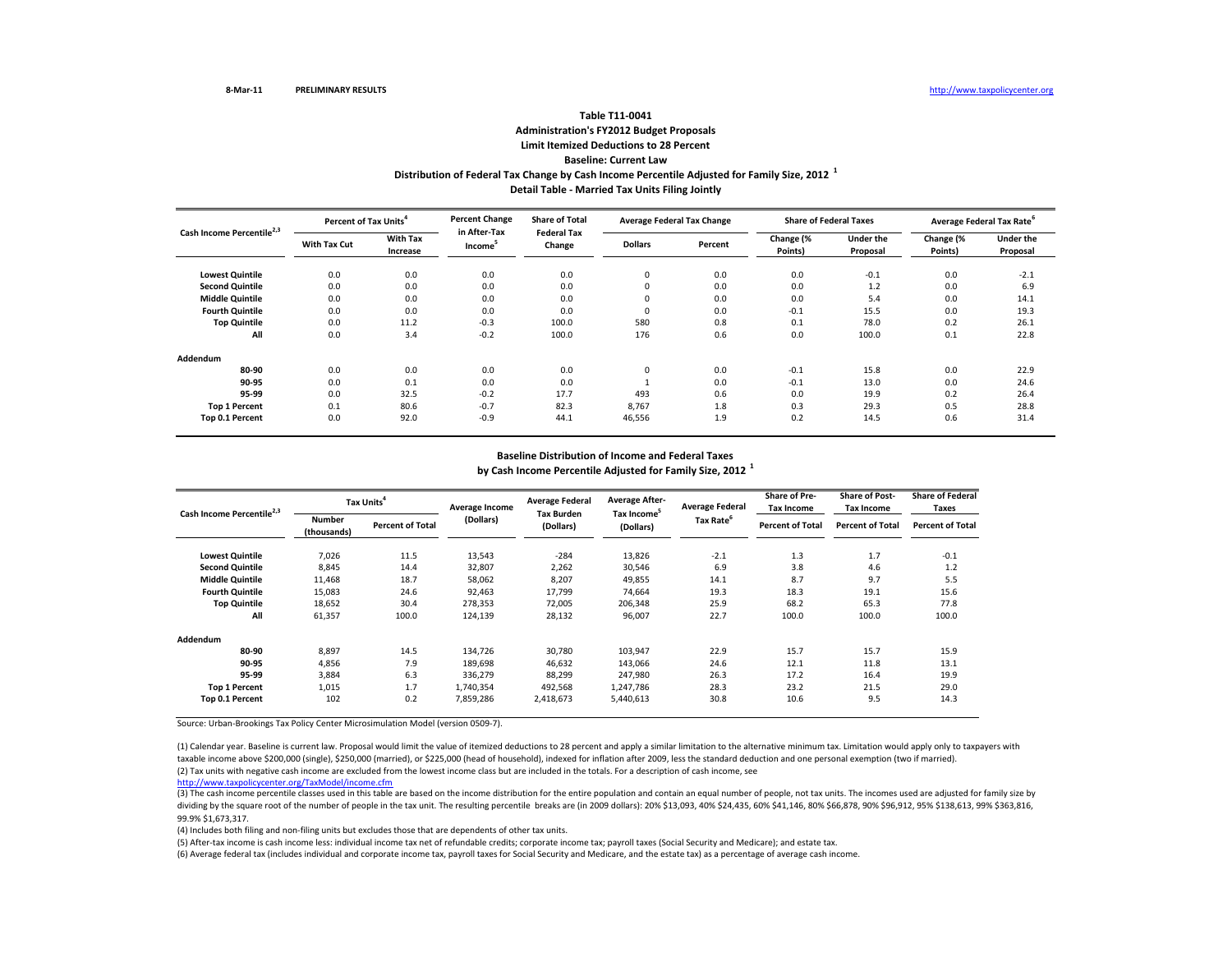## **Distribution of Federal Tax Change by Cash Income Percentile Adjusted for Family Size, <sup>2012</sup> <sup>1</sup> Detail Table ‐ Head of Household Tax Units Table T11‐0041Administration's FY2012 Budget Proposals Limit Itemized Deductions to 28 Percent Baseline: Current Law**

| Cash Income Percentile <sup>2,3</sup> | Percent of Tax Units <sup>4</sup> |                             | <b>Percent Change</b><br>in After-Tax | <b>Share of Total</b><br><b>Federal Tax</b> | <b>Average Federal Tax Change</b> |         |                      | <b>Share of Federal Taxes</b> | Average Federal Tax Rate <sup>6</sup> |                              |
|---------------------------------------|-----------------------------------|-----------------------------|---------------------------------------|---------------------------------------------|-----------------------------------|---------|----------------------|-------------------------------|---------------------------------------|------------------------------|
|                                       | <b>With Tax Cut</b>               | <b>With Tax</b><br>Increase | Income <sup>5</sup>                   | Change                                      | <b>Dollars</b>                    | Percent | Change (%<br>Points) | <b>Under the</b><br>Proposal  | Change (%<br>Points)                  | <b>Under the</b><br>Proposal |
| <b>Lowest Quintile</b>                | 0.0                               | 0.0                         | 0.0                                   | 0.0                                         | $\mathbf 0$                       | 0.0     | 0.0                  | $-9.8$                        | 0.0                                   | $-12.6$                      |
| <b>Second Quintile</b>                | 0.0                               | 0.0                         | 0.0                                   | 0.0                                         | 0                                 | 0.0     | 0.0                  | 8.1                           | 0.0                                   | 4.8                          |
| <b>Middle Quintile</b>                | 0.0                               | 0.0                         | 0.0                                   | 0.0                                         |                                   | 0.0     | $-0.1$               | 28.8                          | 0.0                                   | 15.8                         |
| <b>Fourth Quintile</b>                | 0.0                               | 0.0                         | 0.0                                   | 0.0                                         | $\Omega$                          | 0.0     | $-0.1$               | 31.7                          | 0.0                                   | 20.8                         |
| <b>Top Quintile</b>                   | 0.0                               | 4.9                         | $-0.2$                                | 100.0                                       | 196                               | 0.4     | 0.1                  | 41.0                          | 0.1                                   | 25.3                         |
| All                                   | 0.0                               | 0.3                         | 0.0                                   | 100.0                                       | 10                                | 0.2     | 0.0                  | 100.0                         | 0.0                                   | 13.5                         |
| Addendum                              |                                   |                             |                                       |                                             |                                   |         |                      |                               |                                       |                              |
| 80-90                                 | 0.0                               | 0.0                         | 0.0                                   | 0.0                                         | $\Omega$                          | 0.0     | 0.0                  | 15.6                          | 0.0                                   | 24.1                         |
| 90-95                                 | 0.0                               | 0.0                         | 0.0                                   | 0.0                                         |                                   | 0.0     | 0.0                  | 6.4                           | 0.0                                   | 24.5                         |
| 95-99                                 | 0.0                               | 18.9                        | $-0.1$                                | 15.2                                        | 209                               | 0.3     | 0.0                  | 8.8                           | 0.1                                   | 24.3                         |
| <b>Top 1 Percent</b>                  | 0.0                               | 79.7                        | $-0.6$                                | 84.8                                        | 6,206                             | 1.5     | 0.1                  | 10.2                          | 0.4                                   | 29.3                         |
| Top 0.1 Percent                       | 0.0                               | 92.8                        | $-0.7$                                | 41.9                                        | 35,540                            | 1.6     | 0.1                  | 4.8                           | 0.5                                   | 31.9                         |

## **Baseline Distribution of Income and Federal Taxes by Cash Income Percentile Adjusted for Family Size, <sup>2012</sup> <sup>1</sup>**

| Cash Income Percentile <sup>2,3</sup> |                              | Tax Units <sup>4</sup>  | Average Income | <b>Average Federal</b>         | <b>Average After-</b>                | <b>Average Federal</b> | Share of Pre-<br><b>Tax Income</b> | <b>Share of Post-</b><br><b>Tax Income</b> | <b>Share of Federal</b><br>Taxes |
|---------------------------------------|------------------------------|-------------------------|----------------|--------------------------------|--------------------------------------|------------------------|------------------------------------|--------------------------------------------|----------------------------------|
|                                       | <b>Number</b><br>(thousands) | <b>Percent of Total</b> | (Dollars)      | <b>Tax Burden</b><br>(Dollars) | Tax Income <sup>5</sup><br>(Dollars) | Tax Rate <sup>6</sup>  | <b>Percent of Total</b>            | <b>Percent of Total</b>                    | <b>Percent of Total</b>          |
| <b>Lowest Quintile</b>                | 7.925                        | 32.3                    | 13,191         | $-1,658$                       | 14,848                               | $-12.6$                | 10.5                               | 13.6                                       | $-9.8$                           |
| <b>Second Quintile</b>                | 7,543                        | 30.7                    | 30,039         | 1,455                          | 28,584                               | 4.8                    | 22.7                               | 24.9                                       | 8.2                              |
| <b>Middle Quintile</b>                | 5,024                        | 20.5                    | 48,909         | 7,724                          | 41,185                               | 15.8                   | 24.6                               | 23.9                                       | 28.8                             |
| <b>Fourth Quintile</b>                | 2,757                        | 11.2                    | 74,627         | 15,513                         | 59,114                               | 20.8                   | 20.6                               | 18.9                                       | 31.8                             |
| <b>Top Quintile</b>                   | 1,245                        | 5.1                     | 175,329        | 44,212                         | 131,117                              | 25.2                   | 21.8                               | 18.9                                       | 40.9                             |
| All                                   | 24,547                       | 100.0                   | 40,709         | 5,481                          | 35,228                               | 13.5                   | 100.0                              | 100.0                                      | 100.0                            |
| Addendum                              |                              |                         |                |                                |                                      |                        |                                    |                                            |                                  |
| 80-90                                 | 802                          | 3.3                     | 109,022        | 26,258                         | 82.764                               | 24.1                   | 8.8                                | 7.7                                        | 15.7                             |
| 90-95                                 | 231                          | 0.9                     | 152,758        | 37,430                         | 115,328                              | 24.5                   | 3.5                                | 3.1                                        | 6.4                              |
| 95-99                                 | 178                          | 0.7                     | 272.489        | 66.078                         | 206.411                              | 24.3                   | 4.9                                | 4.3                                        | 8.8                              |
| <b>Top 1 Percent</b>                  | 33                           | 0.1                     | 1,404,595      | 405,427                        | 999,168                              | 28.9                   | 4.7                                | 3.9                                        | 10.1                             |
| Top 0.1 Percent                       | 3                            | 0.0                     | 6,980,731      | 2,189,912                      | 4,790,819                            | 31.4                   | 2.0                                | 1.6                                        | 4.7                              |

Source: Urban‐Brookings Tax Policy Center Microsimulation Model (version 0509‐7).

(2) Tax units with negative cash income are excluded from the lowest income class but are included in the totals. For <sup>a</sup> description of cash income, see (1) Calendar year. Baseline is current law. Proposal would limit the value of itemized deductions to 28 percent and apply <sup>a</sup> similar limitation to the alternative minimum tax. Limitation would apply only to taxpayers with taxable income above \$200,000 (single), \$250,000 (married), or \$225,000 (head of household), indexed for inflation after 2009, less the standard deduction and one personal exemption (two if married).

http://www.taxpolicycenter.org/TaxModel/income.cfm

(3) The cash income percentile classes used in this table are based on the income distribution for the entire population and contain an equal number of people, not tax units. The incomes used are adjusted for family size b dividing by the square root of the number of people in the tax unit. The resulting percentile breaks are (in 2009 dollars): 20% \$13,093, 40% \$24,435, 60% \$41,146, 80% \$66,878, 90% \$96,912, 95% \$138,613, 99% \$363,816, 99.9% \$1,673,317.

(4) Includes both filing and non‐filing units but excludes those that are dependents of other tax units.

(5) After‐tax income is cash income less: individual income tax net of refundable credits; corporate income tax; payroll taxes (Social Security and Medicare); and estate tax.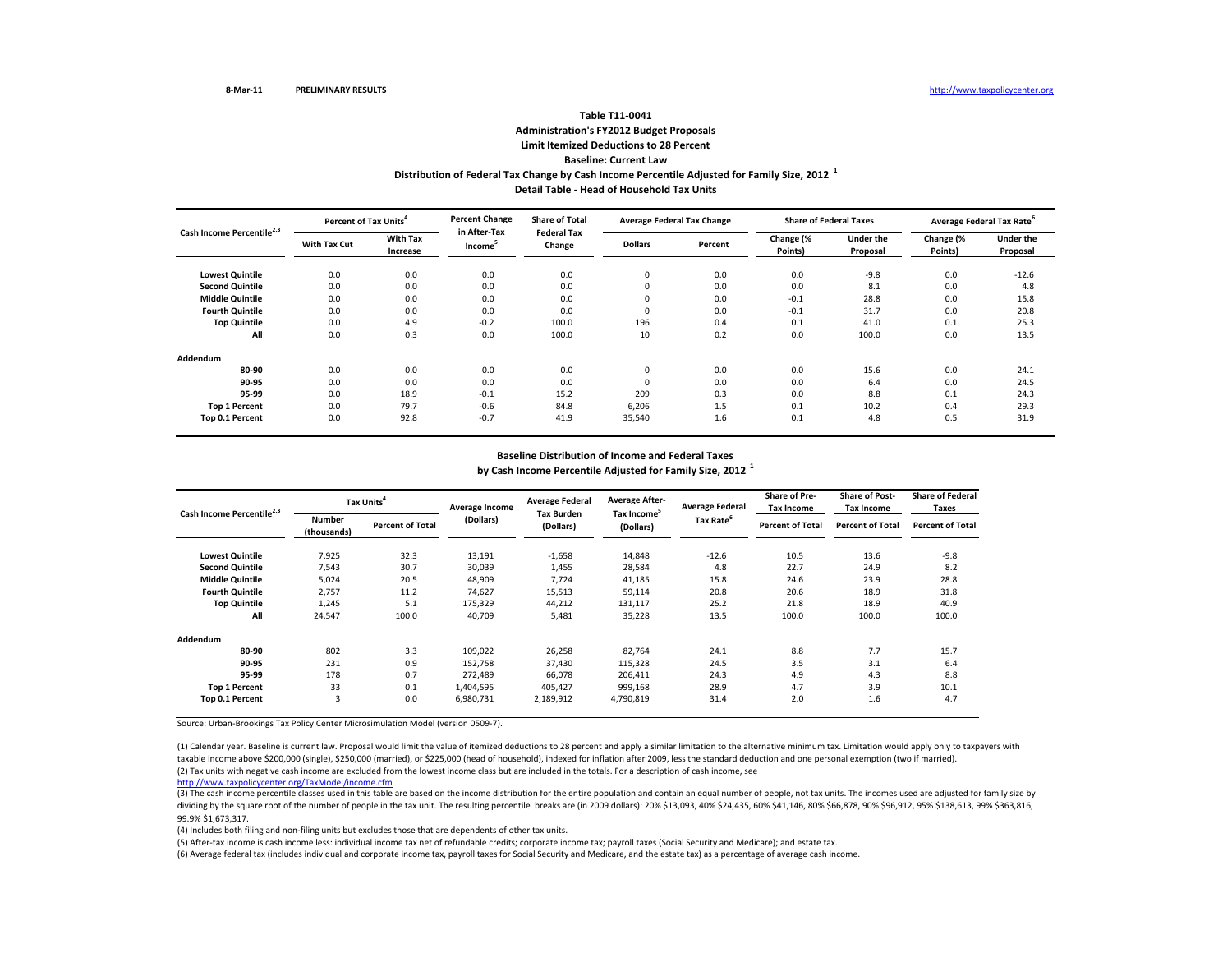## **Distribution of Federal Tax Change by Cash Income Percentile Adjusted for Family Size, <sup>2012</sup> <sup>1</sup> Detail Table ‐ Tax Units with Children Table T11‐0041 Administration's FY2012 Budget Proposals Limit Itemized Deductions to 28 Percent Baseline: Current Law**

| Cash Income Percentile <sup>2,3</sup> | Percent of Tax Units <sup>4</sup> |                             | <b>Percent Change</b>               | <b>Share of Total</b>        | <b>Average Federal Tax Change</b> |         |                      | <b>Share of Federal Taxes</b> | Average Federal Tax Rate <sup>6</sup> |                              |  |
|---------------------------------------|-----------------------------------|-----------------------------|-------------------------------------|------------------------------|-----------------------------------|---------|----------------------|-------------------------------|---------------------------------------|------------------------------|--|
|                                       | With Tax Cut                      | <b>With Tax</b><br>Increase | in After-Tax<br>Income <sup>3</sup> | <b>Federal Tax</b><br>Change | <b>Dollars</b>                    | Percent | Change (%<br>Points) | <b>Under the</b><br>Proposal  | Change (%<br>Points)                  | <b>Under the</b><br>Proposal |  |
| <b>Lowest Quintile</b>                | 0.0                               | 0.0                         | 0.0                                 | 0.0                          | 0                                 | 0.0     | 0.0                  | $-2.2$                        | 0.0                                   | $-14.6$                      |  |
| <b>Second Quintile</b>                | 0.0                               | 0.0                         | 0.0                                 | 0.0                          | 0                                 | 0.0     | 0.0                  | 1.6                           | 0.0                                   | 4.6                          |  |
| <b>Middle Quintile</b>                | 0.0                               | 0.0                         | 0.0                                 | 0.0                          | 0                                 | 0.0     | $-0.1$               | 10.2                          | 0.0                                   | 16.4                         |  |
| <b>Fourth Quintile</b>                | 0.0                               | 0.0                         | 0.0                                 | 0.0                          | 0                                 | 0.0     | $-0.1$               | 21.3                          | 0.0                                   | 21.8                         |  |
| <b>Top Quintile</b>                   | 0.0                               | 14.0                        | $-0.3$                              | 100.0                        | 692                               | 0.8     | 0.2                  | 68.9                          | 0.2                                   | 27.5                         |  |
| All                                   | 0.0                               | 2.3                         | $-0.2$                              | 100.0                        | 116                               | 0.6     | 0.0                  | 100.0                         | 0.1                                   | 21.7                         |  |
| Addendum                              |                                   |                             |                                     |                              |                                   |         |                      |                               |                                       |                              |  |
| 80-90                                 | 0.0                               | 0.0                         | 0.0                                 | 0.0                          | 0                                 | 0.0     | $-0.1$               | 16.4                          | 0.0                                   | 24.8                         |  |
| 90-95                                 | 0.0                               | 0.4                         | 0.0                                 | 0.1                          |                                   | 0.0     | $-0.1$               | 11.6                          | 0.0                                   | 26.1                         |  |
| 95-99                                 | 0.0                               | 51.6                        | $-0.3$                              | 24.9                         | 906                               | 0.8     | 0.0                  | 17.2                          | 0.2                                   | 27.5                         |  |
| <b>Top 1 Percent</b>                  | 0.0                               | 89.8                        | $-0.8$                              | 75.0                         | 11,490                            | 1.9     | 0.3                  | 23.7                          | 0.6                                   | 30.5                         |  |
| Top 0.1 Percent                       | 0.0                               | 96.4                        | $-0.9$                              | 36.2                         | 57,302                            | 1.8     | 0.1                  | 11.4                          | 0.6                                   | 32.3                         |  |

#### **Baseline Distribution of Income and Federal Taxes**

**by Cash Income Percentile Adjusted for Family Size, <sup>2012</sup> <sup>1</sup>**

| Cash Income Percentile <sup>2,3</sup> | Tax Units <sup>4</sup>       |                         | Average Income | <b>Average Federal</b>         | <b>Average After-</b>                | <b>Average Federal</b> | <b>Share of Pre-</b><br><b>Tax Income</b> | <b>Share of Post-</b><br><b>Tax Income</b> | <b>Share of Federal</b><br>Taxes |
|---------------------------------------|------------------------------|-------------------------|----------------|--------------------------------|--------------------------------------|------------------------|-------------------------------------------|--------------------------------------------|----------------------------------|
|                                       | <b>Number</b><br>(thousands) | <b>Percent of Total</b> | (Dollars)      | <b>Tax Burden</b><br>(Dollars) | Tax Income <sup>5</sup><br>(Dollars) | Tax Rate <sup>6</sup>  | <b>Percent of Total</b>                   | <b>Percent of Total</b>                    | <b>Percent of Total</b>          |
| <b>Lowest Quintile</b>                | 10,364                       | 21.1                    | 14,277         | $-2,086$                       | 16,363                               | $-14.6$                | 3.2                                       | 4.7                                        | $-2.2$                           |
| <b>Second Quintile</b>                | 10,406                       | 21.2                    | 33,992         | 1,555                          | 32,437                               | 4.6                    | 7.7                                       | 9.4                                        | 1.6                              |
| <b>Middle Quintile</b>                | 10,236                       | 20.8                    | 60,658         | 9,931                          | 50,727                               | 16.4                   | 13.5                                      | 14.4                                       | 10.2                             |
| <b>Fourth Quintile</b>                | 9,744                        | 19.8                    | 100,435        | 21,843                         | 78,592                               | 21.8                   | 21.3                                      | 21.3                                       | 21.4                             |
| <b>Top Quintile</b>                   | 8,256                        | 16.8                    | 303,594        | 82,659                         | 220,935                              | 27.2                   | 54.5                                      | 50.6                                       | 68.8                             |
| All                                   | 49,155                       | 100.0                   | 93,484         | 20,195                         | 73,289                               | 21.6                   | 100.0                                     | 100.0                                      | 100.0                            |
| Addendum                              |                              |                         |                |                                |                                      |                        |                                           |                                            |                                  |
| 80-90                                 | 4,301                        | 8.8                     | 153,828        | 38,110                         | 115,718                              | 24.8                   | 14.4                                      | 13.8                                       | 16.5                             |
| 90-95                                 | 2,010                        | 4.1                     | 221,076        | 57,786                         | 163,291                              | 26.1                   | 9.7                                       | 9.1                                        | 11.7                             |
| 95-99                                 | 1,572                        | 3.2                     | 397,710        | 108,414                        | 289,296                              | 27.3                   | 13.6                                      | 12.6                                       | 17.2                             |
| <b>Top 1 Percent</b>                  | 373                          | 0.8                     | 2,079,222      | 622,046                        | 1,457,176                            | 29.9                   | 16.9                                      | 15.1                                       | 23.4                             |
| Top 0.1 Percent                       | 36                           | 0.1                     | 9,788,321      | 3,108,258                      | 6,680,063                            | 31.8                   | 7.7                                       | 6.7                                        | 11.3                             |

Source: Urban‐Brookings Tax Policy Center Microsimulation Model (version 0509‐7).

Note: Tax units with children are those claiming an exemption for children at home or away from home

(1) Calendar year. Baseline is current law. Proposal would limit the value of itemized deductions to 28 percent and apply a similar limitation to the alternative minimum tax. Limitation would apply only to taxpayers with t income above \$200,000 (single), \$250,000 (married), or \$225,000 (head of household), indexed for inflation after 2009, less the standard deduction and one personal exemption (two if married).

(2) Tax units with negative cash income are excluded from the lowest income class but are included in the totals. For <sup>a</sup> description of cash income, see

http://www.taxpolicycenter.org/TaxModel/income.cfm

(3) The cash income percentile classes used in this table are based on the income distribution for the entire population and contain an equal number of people, not tax units. The incomes used are adjusted for family size b dividing by the square root of the number of people in the tax unit. The resulting percentile breaks are (in 2009 dollars): 20% \$13,093, 40% \$24,435, 60% \$41,146, 80% \$66,878, 90% \$96,912, 95% \$138,613, 99% \$363,816, 99.9% \$1,673,317.

(4) Includes both filing and non‐filing units but excludes those that are dependents of other tax units.

(5) After‐tax income is cash income less: individual income tax net of refundable credits; corporate income tax; payroll taxes (Social Security and Medicare); and estate tax.